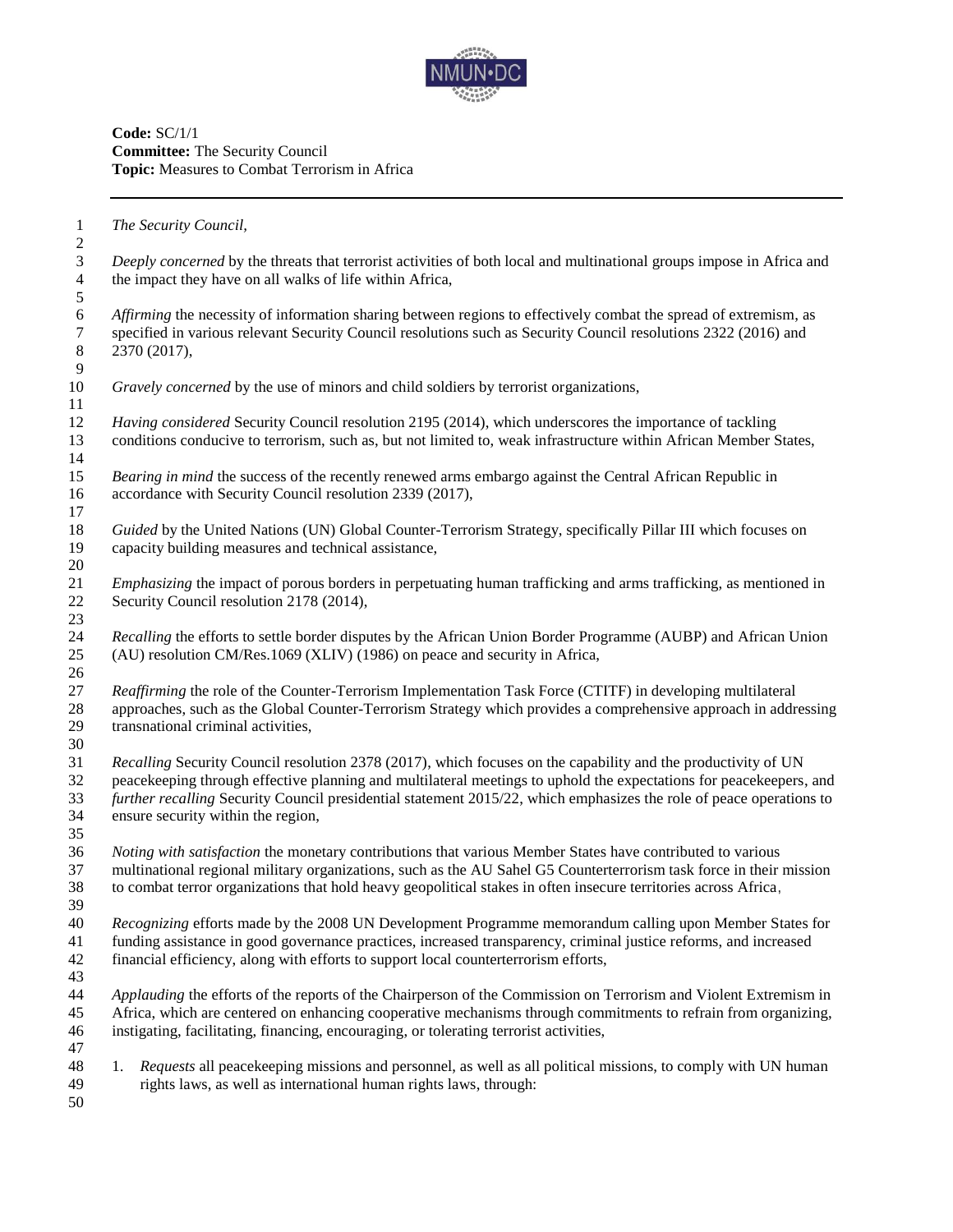| 51<br>52<br>53<br>54       |    | The responsibility of the Secretary General, as well as individual Member States, to ensure that<br>a.<br>individual peacekeeping troops are upholding the standards of conduct and discipline, as set forth by<br>Security Council resolution 2272 (2015);                                                                            |  |  |
|----------------------------|----|----------------------------------------------------------------------------------------------------------------------------------------------------------------------------------------------------------------------------------------------------------------------------------------------------------------------------------------|--|--|
| 55<br>56<br>57             |    | The expectations of peacekeeping officers in training and operations set forth by Security Council<br>b.<br>resolution 2378 (2017);                                                                                                                                                                                                    |  |  |
| 58<br>59<br>60<br>61       |    | 2. Renews its appeal for the important use of arms embargoes in specific areas in the African region, as outlined in<br>Security Council resolution 2339 (2017), in order to prevent influxes of weapons being transported across<br>borders to terrorist organizations;                                                               |  |  |
| 62<br>63<br>64<br>65       | 3. | Calls for capacity building projects by intergovernmental organizations and non-governmental organizations<br>aimed at improving infrastructures of Member States that are experiencing terrorism and challenges in their<br>security sector through:                                                                                  |  |  |
| 66<br>67<br>68<br>69       |    | Training local police to properly to respond to terrorist attacks by members of the International<br>a.<br>Criminal Police Organization (INTERPOL) through their International Police Training Program with<br>guidance from the Counter-Terrorism Committee (CTC);                                                                    |  |  |
| 70<br>71<br>72<br>73<br>74 |    | Encouraging projects such as those done by the UN Children's Fund (UNICEF), the World Bank, and<br>b.<br>International Fund for Agricultural Development focused on improving education in an effort to<br>decrease poverty and inequality, strengthen the community as a whole, and prevent the growth of<br>terrorist organizations; |  |  |
| 75<br>76<br>77             |    | Projects with the focus of strengthening communities to prevent the growth of terrorist organizations,<br>c.<br>such as the Ethiopian Doctrine, which:                                                                                                                                                                                 |  |  |
| 78<br>79<br>80<br>81       |    | Develop socioeconomic infrastructure in key areas to empower community-based responses to terrorist<br>attacks and center on trust-building among diverse groups in society with the goal of promoting<br>peace and security;<br>Emphasize good governance and the basic provision of services in order contribute to sustainable      |  |  |
| 82<br>83                   |    | development and, in doing so, prevent the outbreak of terrorism;                                                                                                                                                                                                                                                                       |  |  |
| 84<br>85<br>86             |    | 4. Advises fortified support for African Member States in establishing strong trade regulations, which encourage<br>multilateral enforcement in stopping black market trafficking activities by terrorist organizations, through:                                                                                                      |  |  |
| 87<br>88<br>89             |    | Budgeting funding for these countries to freely impose tariffs and vetting efforts in order to alleviate<br>a.<br>the traditional economic toll presented by these costly decisions;                                                                                                                                                   |  |  |
| 90<br>91<br>92             |    | Requesting the aid of the African Development Bank in stabilizing such decisions through large single-<br>b.<br>investment packages;                                                                                                                                                                                                   |  |  |
| 93<br>94<br>95<br>96       | 5. | Strongly suggests that Member States coordinate with the CTC to enhance intelligence sharing within the<br>African region through an index, which will centralize all information on transnational organized crime,<br>including:                                                                                                      |  |  |
| 97<br>98<br>99             |    | Enhancing information sharing mechanisms within Africa, such as, but not limited to, information and<br>a.<br>communications technologies of institutions and organizations within Africa;                                                                                                                                             |  |  |
| 100<br>101<br>102          |    | Utilizing defense mechanisms to ensure information security, such as, but not limited to, cryptography<br>b.<br>for contribution of information from African Member States to ensure that sovereignty is maintained;                                                                                                                   |  |  |
| 103<br>104<br>105<br>106   |    | 6. Encourages Member States to support multilateral initiatives, such as the work of the African Centre for the<br>Study and Research on Terrorism (ACSRT) and the Specialized Technical Committee on Defense, Safety, and<br>Security in providing:                                                                                   |  |  |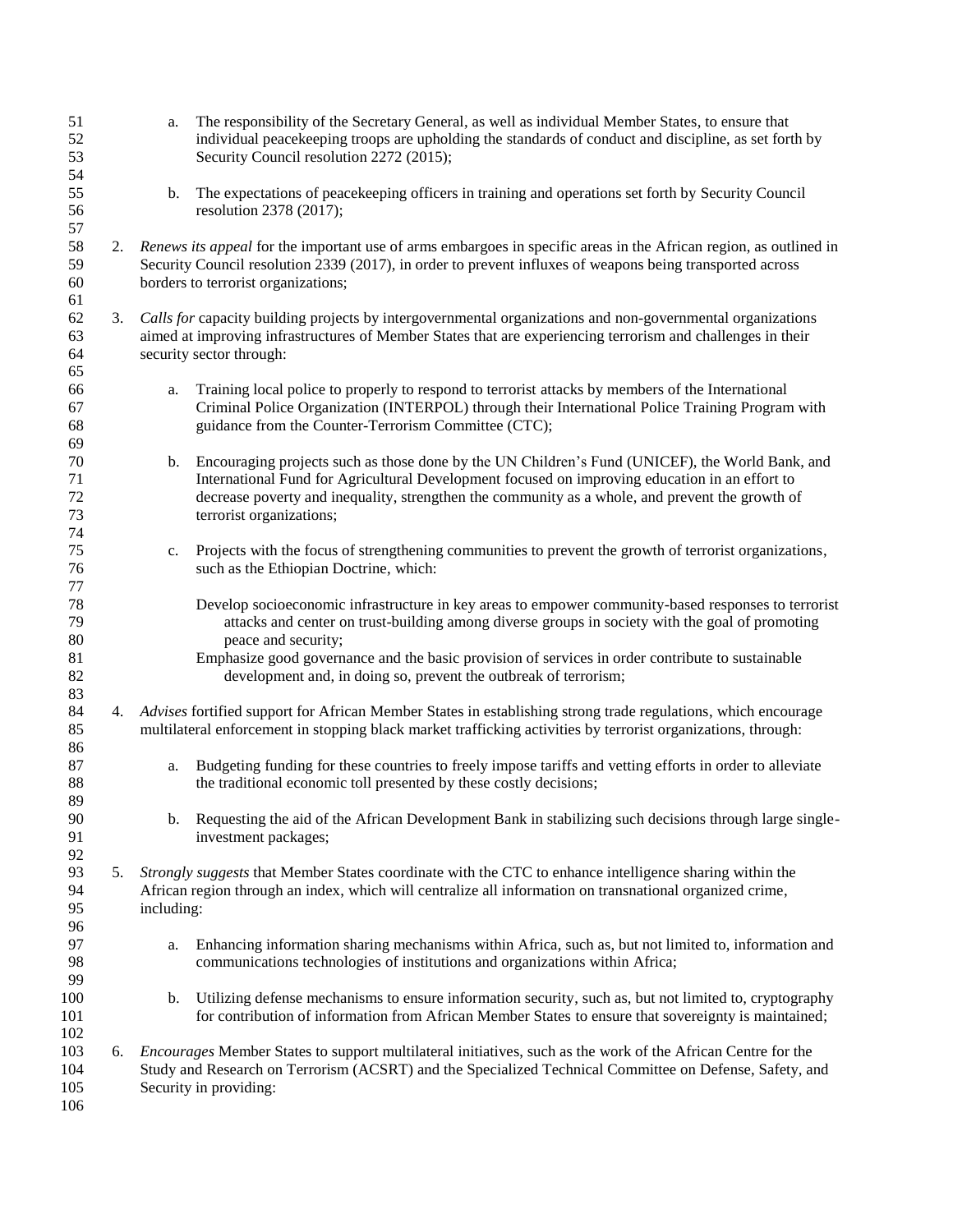| 107<br>108<br>109                             |    | a.                                                                                                                                                                                                                                         | Research and development strategies on emerging threats, and development of early warning systems<br>through operational and technical support;                                                                                                                                                                                                                                                                                                                                            |
|-----------------------------------------------|----|--------------------------------------------------------------------------------------------------------------------------------------------------------------------------------------------------------------------------------------------|--------------------------------------------------------------------------------------------------------------------------------------------------------------------------------------------------------------------------------------------------------------------------------------------------------------------------------------------------------------------------------------------------------------------------------------------------------------------------------------------|
| 110<br>111<br>112                             |    | b.                                                                                                                                                                                                                                         | A diplomatic channel that will enable Member States to pool their resources together and better<br>coordinate its efforts;                                                                                                                                                                                                                                                                                                                                                                 |
| 113<br>114                                    | 7. | Reaffirms the success of the CTITF in providing Member States the resources and the capacity for national<br>stakeholders by:                                                                                                              |                                                                                                                                                                                                                                                                                                                                                                                                                                                                                            |
| 115<br>116<br>117<br>118                      |    | a.                                                                                                                                                                                                                                         | Addressing the conditions conducive to the spread of terrorism and measures to ensure the respect for<br>human rights for all;                                                                                                                                                                                                                                                                                                                                                             |
| 119<br>120<br>121<br>122<br>123               |    | b.                                                                                                                                                                                                                                         | Collaborating with entities such as INTERPOL to provide logistical support to relevant national bodies<br>correlated to combating terrorism, including referencing previous INTERPOL workshops that included<br>Smuggling Training Operation Program and African Working Group on Cybercrime for Heads of<br>Units in East Africa;                                                                                                                                                         |
| 124<br>125<br>126                             |    | c.                                                                                                                                                                                                                                         | Serving as a forum for the exchange of ideas and priorities at a strategic level and practical ways to<br>build trust among Member States;                                                                                                                                                                                                                                                                                                                                                 |
| 127<br>128<br>129                             | 8. | Recommends the creation of a border security training committee under the purview of the AUBP for the<br>purpose of disallowing free movement of terrorist organizations and illicit goods accomplished through:                           |                                                                                                                                                                                                                                                                                                                                                                                                                                                                                            |
| 130<br>131<br>132<br>133                      |    | a.                                                                                                                                                                                                                                         | Creating a training committee comprised of military security experts from international and regional<br>entities including, but not limited to, the CTC and its Executive Directorate, INTERPOL, the African<br>Standby Force, and other neutral actors, including;                                                                                                                                                                                                                        |
| 134<br>135<br>136<br>137                      |    |                                                                                                                                                                                                                                            | Voluntary contributing experts vetted by the AUBP network to ensure a nonpartisan agenda;<br>Acting in accordance to the conclusions found in Security Council resolution 2178 (2014), addressing<br>concerns over porous border security;                                                                                                                                                                                                                                                 |
| 138<br>139<br>140                             |    | b.                                                                                                                                                                                                                                         | Allowing voluntary accessibility for African Member States to the aforementioned database as long as<br>they are committed to:                                                                                                                                                                                                                                                                                                                                                             |
| 141<br>142<br>143<br>144<br>145<br>146<br>147 |    |                                                                                                                                                                                                                                            | Counterterrorism efforts and a disavowal of state sponsored terrorism;<br>Government transparency in financial activity regarding border security;<br>Regional cooperation to ensure that border security is effective and includes a commitment to<br>discussing disputed borders, if applicable, through the AUBP and recognizing the Memorandum<br>of Understanding on Security, Stability, Development and Cooperation in Africa as a mechanism<br>for settling issues of this nature; |
| 148<br>149<br>150                             |    | c.                                                                                                                                                                                                                                         | Calling upon relevant stakeholders to voluntarily contribute monetary funds to appropriate AU<br>members, non-governmental organizations, and outside Member States to fund the day-to-day<br>operation of this committee, as addressed in General Assembly resolution A/70/L.55 of 1 July 2016;                                                                                                                                                                                           |
| 151<br>152<br>153<br>154<br>155               | 9. | Draws the attention to the issue of child soldiers, who have unwillingly been recruited by terrorist<br>organizations, throughout the region, as specified in Security Council resolution 1612 (2005) which established<br>a mechanism to: |                                                                                                                                                                                                                                                                                                                                                                                                                                                                                            |
| 156<br>157                                    |    | a.                                                                                                                                                                                                                                         | Monitor and report on the use of child soldiers;                                                                                                                                                                                                                                                                                                                                                                                                                                           |
| 158<br>159                                    |    | b.                                                                                                                                                                                                                                         | Condemn the participation of minors in armed conflicts;                                                                                                                                                                                                                                                                                                                                                                                                                                    |
| 160<br>161<br>162                             |    | $c_{\cdot}$                                                                                                                                                                                                                                | Draw attention to the benefits in using the Conflict Early Warning and Response Mechanism system to<br>report children who have been forced into participating in terrorist organizations;                                                                                                                                                                                                                                                                                                 |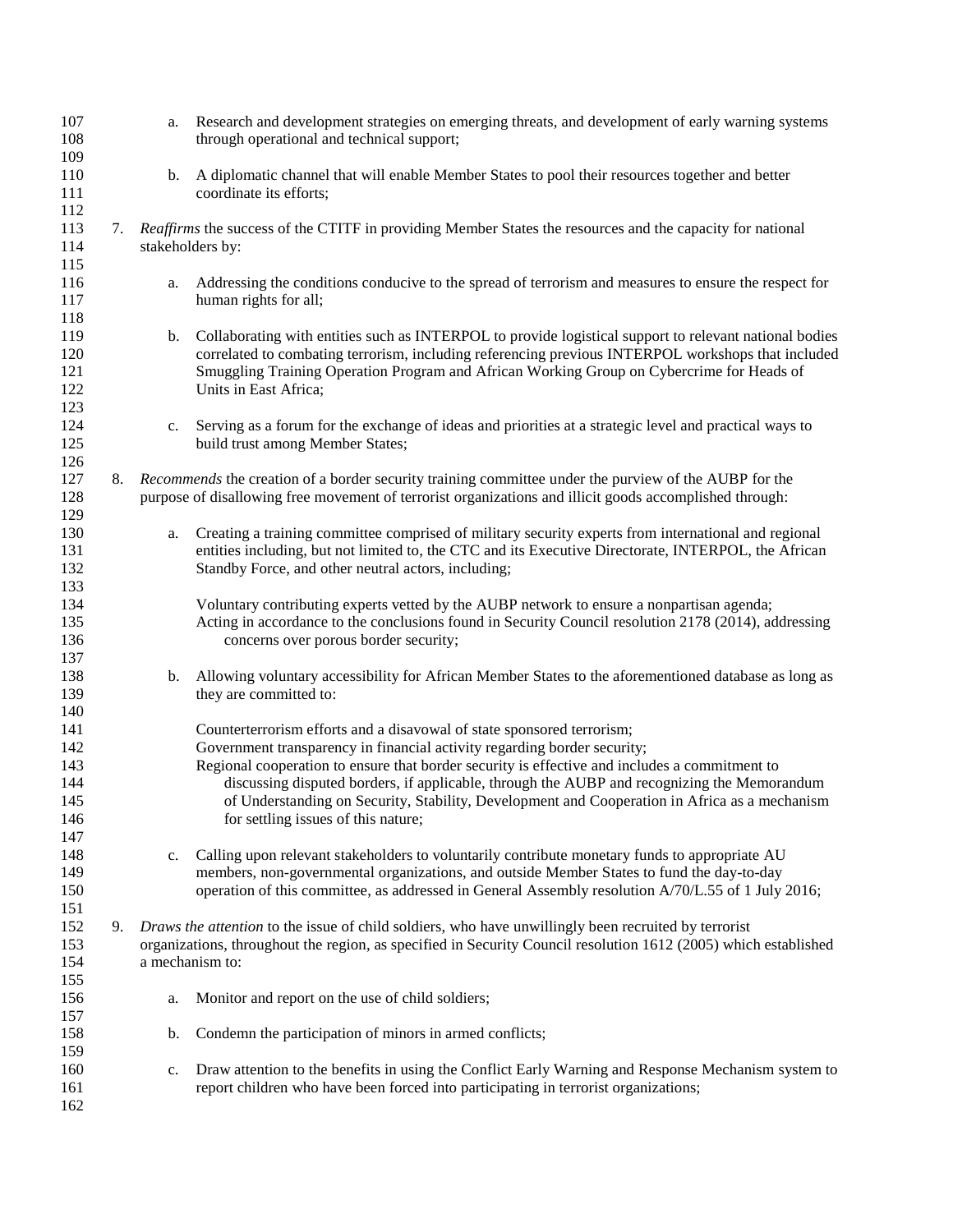| 163<br>164<br>165               | d. | Endorse the call that UNICEF continues to make every effort to remove children from terrorist<br>organizations and situations of armed conflict;                                                                                                                                                                                                                                      |
|---------------------------------|----|---------------------------------------------------------------------------------------------------------------------------------------------------------------------------------------------------------------------------------------------------------------------------------------------------------------------------------------------------------------------------------------|
| 166<br>167<br>168<br>169        |    | 10. Further recommends that states providing contributions to all relevant counter-terrorism programs withdraw aid<br>from Member States in the event that it is used in a way deemed irresponsible in regard to terrorism by the<br>Security Council;                                                                                                                                |
| 170<br>171<br>172               |    | 11. <i>Invites</i> each Member State involved to participate in an already established inclusive dialogue aimed at<br>information sharing, which encourages respect for all persons and the consideration of interests, by:                                                                                                                                                           |
| 173<br>174<br>175<br>176<br>177 | a. | Supporting the development of a strategic and cooperative platform for discussion and debate that<br>already takes place between ACSRT and the CTC, and further recommends the addition of the suitable<br>committees that are under the UN Security Council to create a sense of involvement between the<br>affected African Member States and the supportive outside Member States; |
| 178<br>179                      | b. | Using facilitated communication to build confidence and security during the time of a crisis;                                                                                                                                                                                                                                                                                         |
| 180                             |    | 12. Decides to remain actively seized of the matter.                                                                                                                                                                                                                                                                                                                                  |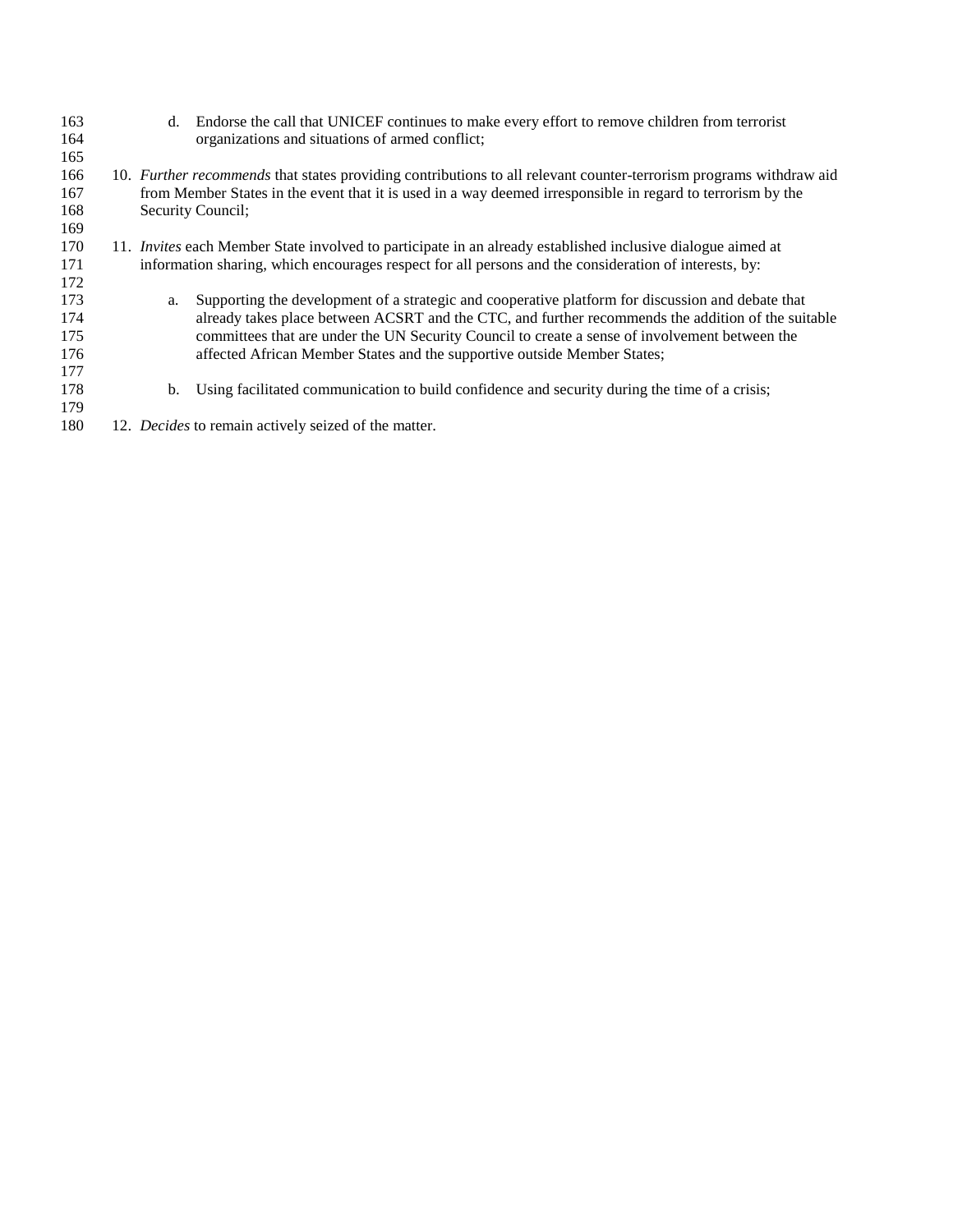

**Code:** SC/1/2 **Committee:** Security Council **Topic:** Measures to Combat Terrorism in Africa

*The Security Council,*

 *Recalling* clause 13 of Security Council resolution 2370 (2017), which focuses on the importance of collaborating with civil society organizations, and the private and public sectors,

6 *Bearing in mind* the past efforts of the UN and governmental organizations in upholding Pillar I of UN Global Counter-Terrorism Strategy, addressing conditions conducive to the root cause of terrorism, Counter-Terrorism Strategy, addressing conditions conducive to the root cause of terrorism,

 *Noting further* the efforts of the 1999 African Union (AU) *Convention on Prevention and Combatting Terrorism* and its 2004 Protocol, which notes the seriousness of threats posed by terrorists, and stresses urgency of renewed efforts, 

*Deeply concerned* with women's and girls' security, as women continue to be denied full enjoyment of their rights,

*Alarmed* by the increase in trafficking in women and girls as a result of porous borders on the African continent,

 *Recognizing* the need to address the root causes of terrorism recruitment across the continent of Africa, such as, but not limited to, the Security Council Field Visit to the Chad Basin region in spring 2017, which noted the need for 18 long-term solutions that address the underlying causes of terrorism, 

 *Fully aware* of the lack of women's involvement in counter-terrorism efforts such as the Counter-Terrorism Committee and the Committee's Executive Directorate, as stated in Security Council resolution 2242 (2015),

 *Highly appreciating* the broad scope of the efforts of Agenda 2063, which covers socio-economic transformation of Africa over the next 50 years through implementation of existing initiatives for a sustainable and secure Africa from terrorist activity,

 *Taking into consideration* Security Council resolution 2195 (2014) to fight terrorism, which discusses the importance of minimizing financial corruption to ensure monetary relief and investments maximize their impacts, 

- 1. *Recommends* strengthening economic development and job opportunities in the African Member States, especially with the Member States most affected by terrorism through:
- a. Reinforcing the collaborative efforts between national institutions and policy experts such as, not, the African Centre for the Study and Research on Terrorism;
- b. Adapting national councils, such as the Egyptian National Council for Countering Terrorism to discuss expanding job opportunities in regions;
- c. Collaborating with relevant UN agencies, such as, but not limited to, the Economic and Social Council with programs like Creating a Sustainable Future to oversee and connect efforts within each Member State to promote job opportunities and limit the resources for terrorism;
- 2. *Requires* Member States to comply with the Security Council Visiting Missions on the importance of addressing the underlying causes of terrorism;
- 3. *Further requests* the UN Educational, Scientific and Cultural Organization to set goals to properly address the lack of overall educational opportunities across the African continent to decrease radicalization among youth, as guaranteed by Article 26 of the 1948 Universal Declaration of Human Rights on:
- a. Overall Educational opportunities, including investment in rural education and infrastructure, which: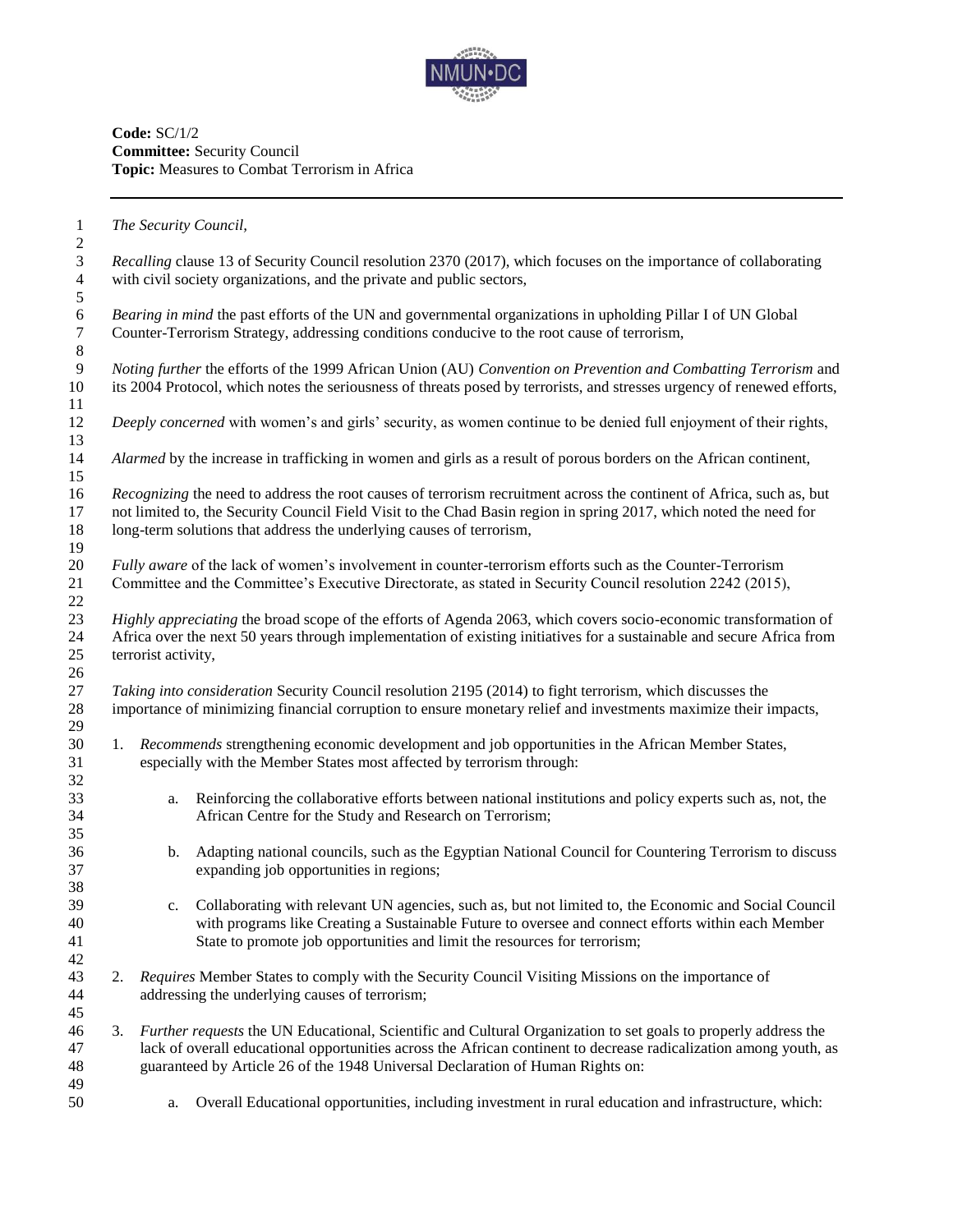| 51     |    |                                                                                                            |                                                                                                                       |  |
|--------|----|------------------------------------------------------------------------------------------------------------|-----------------------------------------------------------------------------------------------------------------------|--|
| 52     |    |                                                                                                            | Reaffirm Security Council resolution 2242 (2015) to integrate women, peace, and security concerns                     |  |
| 53     |    |                                                                                                            | across all country-specific situations;                                                                               |  |
| 54     |    |                                                                                                            | Invest in female education, especially in rural areas, and would provide skills and opportunities to                  |  |
| 55     |    |                                                                                                            | empower women to escape the reach of terrorist organizations;                                                         |  |
| 56     |    |                                                                                                            |                                                                                                                       |  |
| 57     |    |                                                                                                            | b. Educational access for all women and girls with an emphasis on ensuring the transition from primary                |  |
|        |    |                                                                                                            |                                                                                                                       |  |
| 58     |    |                                                                                                            | education to secondary education and provides awareness to combat terrorist rhetoric;                                 |  |
| 59     |    |                                                                                                            |                                                                                                                       |  |
| 60     |    | c.                                                                                                         | Increasing the percentage of female enrollment in collegiate universities to decrease women's                         |  |
| 61     |    |                                                                                                            | vulnerability to recruitment by terrorist groups;                                                                     |  |
| 62     |    |                                                                                                            |                                                                                                                       |  |
| 63     |    |                                                                                                            | 4. Actively promotes the inclusion of women, in line with Security Council resolution 2242 (2015), against            |  |
| 64     |    |                                                                                                            | terrorism through violence prevention initiatives like the African Women's Situation Room, which:                     |  |
| 65     |    |                                                                                                            |                                                                                                                       |  |
| 66     |    | a.                                                                                                         | Focus on preventing violence through economic, political, educational and physical empowerment;                       |  |
| 67     |    |                                                                                                            |                                                                                                                       |  |
| 68     |    | b.                                                                                                         | Encourage bilateral conversations on gender equality;                                                                 |  |
| 69     |    |                                                                                                            |                                                                                                                       |  |
|        |    |                                                                                                            |                                                                                                                       |  |
| $70\,$ | 5. |                                                                                                            | <i>Encourages</i> women's equal access to political decision making at all levels, as emphasized in Security Council  |  |
| 71     |    |                                                                                                            | resolution 1325 (2000), which urges Member States to increase the participation of women from local councils          |  |
| 72     |    |                                                                                                            | to national parliaments, for the purpose of post-terrorist conflict, including:                                       |  |
| 73     |    |                                                                                                            |                                                                                                                       |  |
| 74     |    | a.                                                                                                         | Strengthening women's legal empowerment and their equal access to justice and a functioning judicial                  |  |
| 75     |    |                                                                                                            | system as called for in Security Council resolution 2122 (2013);                                                      |  |
| 76     |    |                                                                                                            |                                                                                                                       |  |
| 77     |    | b.                                                                                                         | Supporting local efforts to advocate for legal rights that enable women to participate fully in the                   |  |
| 78     |    |                                                                                                            | political and economic life of their societies by:                                                                    |  |
| 79     |    |                                                                                                            |                                                                                                                       |  |
| 80     |    |                                                                                                            | Providing training, skill building and leadership training for female members of political parties and                |  |
| 81     |    |                                                                                                            | parliaments and supporting the development of women's caucuses;                                                       |  |
| 82     |    |                                                                                                            | Supporting women's participation in political and post-conflict transitions;                                          |  |
|        |    |                                                                                                            |                                                                                                                       |  |
| 83     |    |                                                                                                            | Implementing Security Council resolution 1889 (2009), which espouses women's access to justice and                    |  |
| 84     |    |                                                                                                            | increases women's participation and representation in the justice sector;                                             |  |
| 85     |    |                                                                                                            |                                                                                                                       |  |
| 86     |    |                                                                                                            | 6. Draws attention to sexual and reproductive health and rights (SRHR) with regards to gender-based violence,         |  |
| 87     |    |                                                                                                            | such as mutilations and rape, as result of terrorist activities that would:                                           |  |
| 88     |    |                                                                                                            |                                                                                                                       |  |
| 89     |    | a.                                                                                                         | Increase the life expectancy and quality of life for all genders;                                                     |  |
| 90     |    |                                                                                                            |                                                                                                                       |  |
| 91     |    |                                                                                                            | b. Protect the physical integrity of women and girls and their right to decide and exercise control over              |  |
| 92     |    |                                                                                                            | their own body, sexuality, reproductive health, and decision to bear children;                                        |  |
| 93     |    |                                                                                                            |                                                                                                                       |  |
| 94     |    | c.                                                                                                         | Improve the population's access to information related to SRHR;                                                       |  |
| 95     |    |                                                                                                            |                                                                                                                       |  |
| 96     | 7. |                                                                                                            | <i>Expresses its appreciation</i> of Article 15 of the AU Constitutive Act, the rules of procedure which advocate for |  |
| 97     |    |                                                                                                            | women's empowerment, protection of all human rights for women and therefore including protection from                 |  |
|        |    |                                                                                                            |                                                                                                                       |  |
| 98     |    | terrorism;                                                                                                 |                                                                                                                       |  |
| 99     |    |                                                                                                            |                                                                                                                       |  |
| 100    | 8. |                                                                                                            | <i>Endorses</i> the allocation of resources to fund anti-terrorist investments sourced from, but not limited to,      |  |
| 101    |    | organizations such as the African Development Bank, International Bank for Reconstruction and Development, |                                                                                                                       |  |
| 102    |    |                                                                                                            | International Fund for Agriculture Development and the UN Women Fund for Gender Equality, which;                      |  |
| 103    |    |                                                                                                            |                                                                                                                       |  |
| 104    |    | a.                                                                                                         | Stress the need to prevent wrongful allocation of resources and investments in order to ensure                        |  |
| 105    |    | maximum efficiency;                                                                                        |                                                                                                                       |  |
| 106    |    |                                                                                                            |                                                                                                                       |  |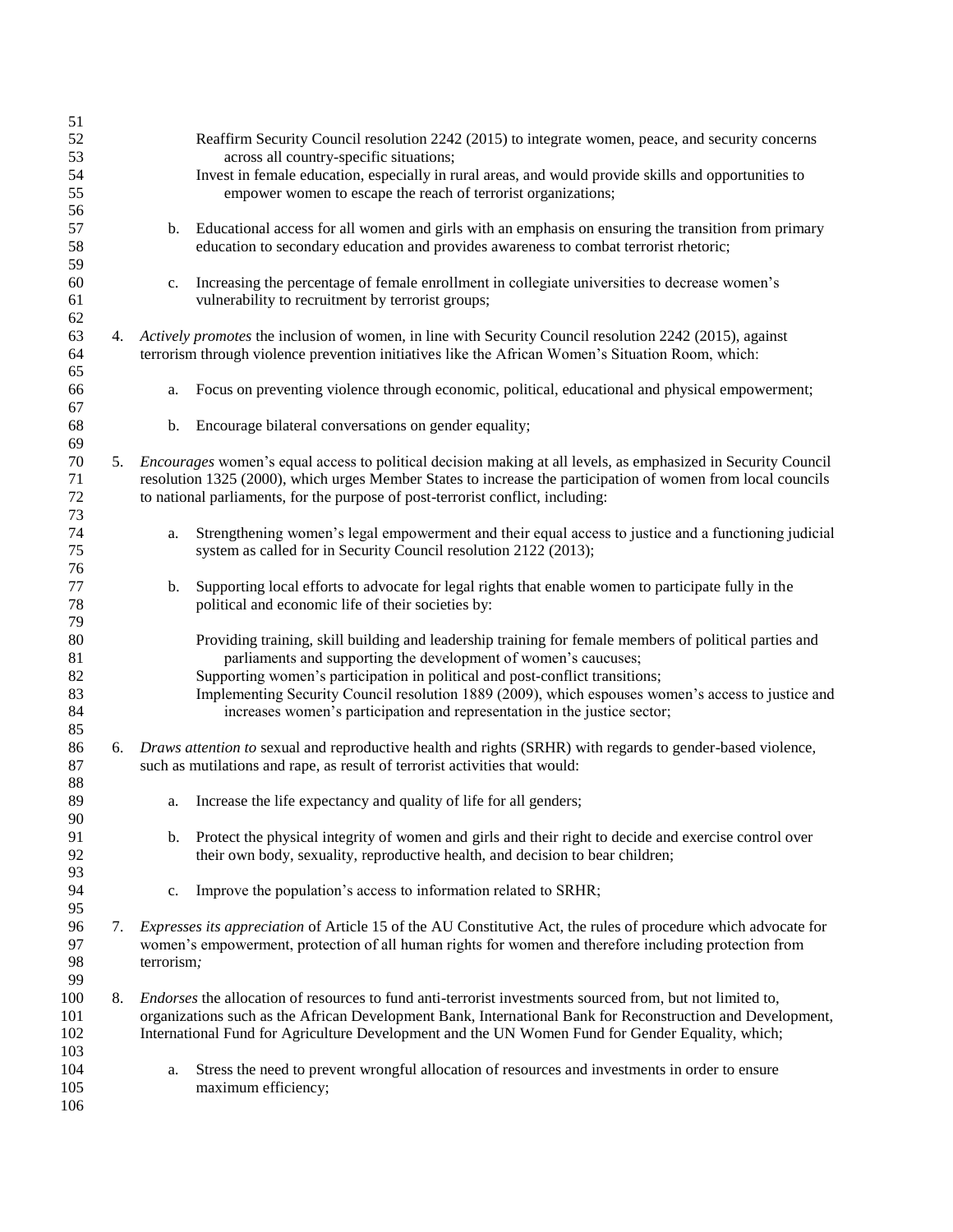- b. Recognize the problems with accountability of large aid packages all at once, including; Stressing that future aid packages may be given out in smaller sizes with more accountability and 110 detailed instructions on how the resources are to be used;<br>111 Push for African Member States to create internal bodies that v Push for African Member States to create internal bodies that will work in conjunction with 112 international investigators to ensure proper allocation and implementation of any/all aid;
- 9. *Decides* to remain actively seized of the matter.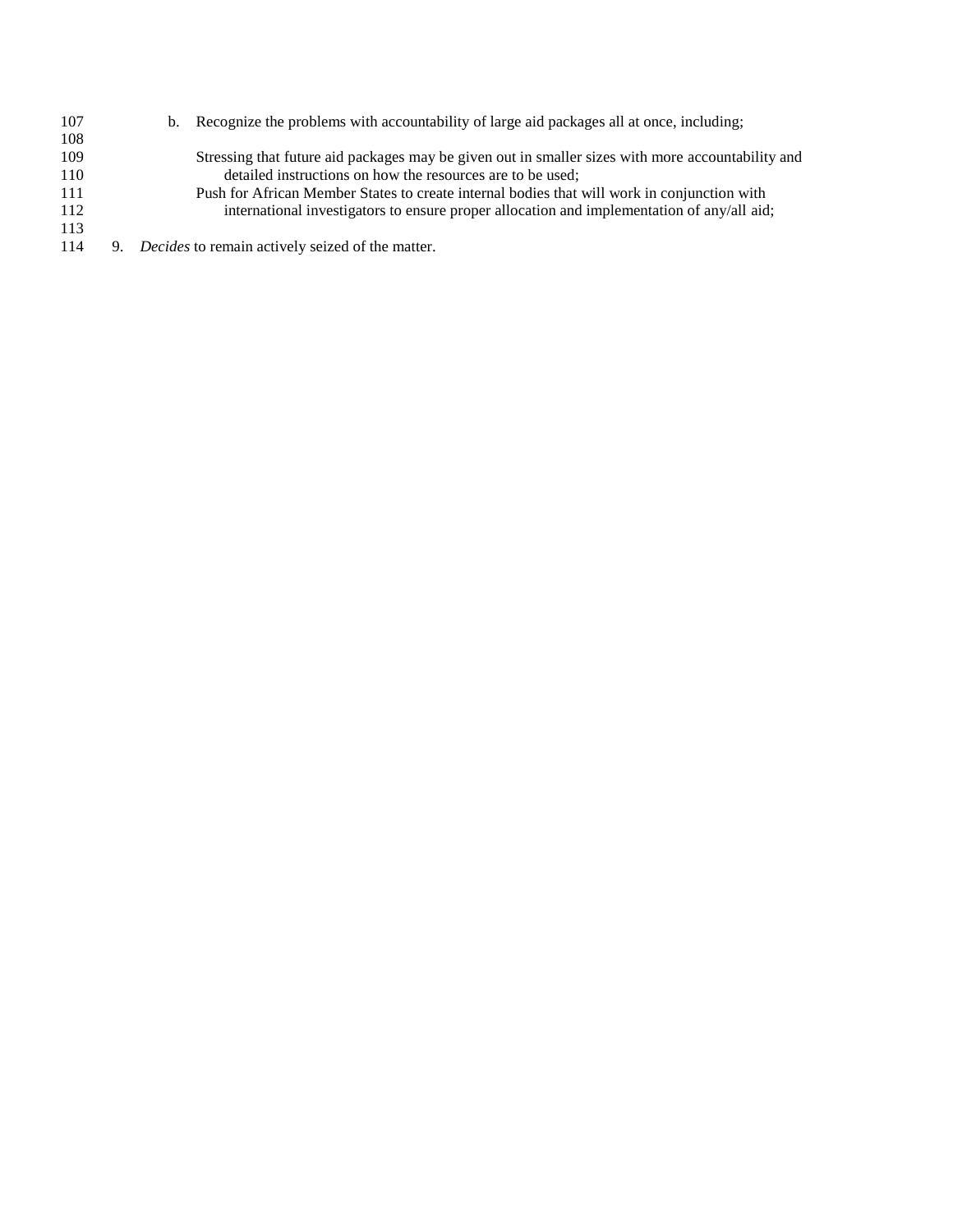

**Code:** SC/1/3 **Committee:** The Security Council **Topic:** Measures to Combat Terrorism in Africa

*The Security Council,*

 *Acknowledging* the need for increased cooperation between African States to combat non-state actors, specifically through technological means as per Security Council resolution 2349 (2017), *Recognizing* the rich history of cooperation between the United Nations (UN) operations, such as the UN<br>7 Multidimensional Integrated Stabilization Mission in Mali and the African Union (AU), Multidimensional Integrated Stabilization Mission in Mali and the African Union (AU), *Recalling* Security Council resolution 1373 (2001), which formed the Counter-Terrorism Committee (CTC), *Stressing* the importance of enhancing efforts to combat terrorist narratives in areas with groups at risk of joining terrorist organizations, *Noting* the vast amounts of monetary contributions given in by Member States and regional organizations such as the European Union (EU), *Acknowledging* the extensive work done by the International Criminal Police Organization (INTERPOL) Counter- Terrorism Fusion Centre's initiative to support police efforts around the world at preventing terrorism, *Reaffirming* Security Council resolution 2539 (2017) the group of Five Sahel States (G5 Sahel) of the AU that set up a joint force for states to work together by means of counter-terrorism and cohesive intelligence, 1. *Endorses* the creation of a comprehensive multilateral platform in Africa along with the CTC aimed at coordinating counter-terrorism action implementing an effective information sharing system and recommends that that the platform be composed of AU Member States along with the Security Council subsidiary bodies, such as, but not limited to, the CTC and the Counter-Terrorism Implementation Task Force (CTITF), which will together notify the implementations needed and best suited for each regional contest: a. AU will rule the platform for each region which they will be able to: Have full membership along with voting rights in all sessions; Each regional contest will have its own committee in which committee members will elect their president; The Rotating Committee presidency will have a limitation of two years, Member States cannot serve more than two consecutive terms; The Presidency of each committee is invited to meet every 5 months as well as in times of crises; The AU is in charge of nominating the countries representing each regional area; b. Member States are asked to fund the aforementioned platform by means of voluntary contributions; c. Member States that contribute voluntary funding will be included in the aforementioned platform and will help provide the AU with aid and guidelines; d. Emphasizes information sharing which will be strengthened through collaboration between African Centre for the Study and Research on Terrorism (ACSRT) and the Platform in which progress reports of the situation in the respective countries will be submitted to the Platform every five months; 2. *Further recommends* a strategy recommendation network of the informational and operational expertise of the aforementioned platform that will: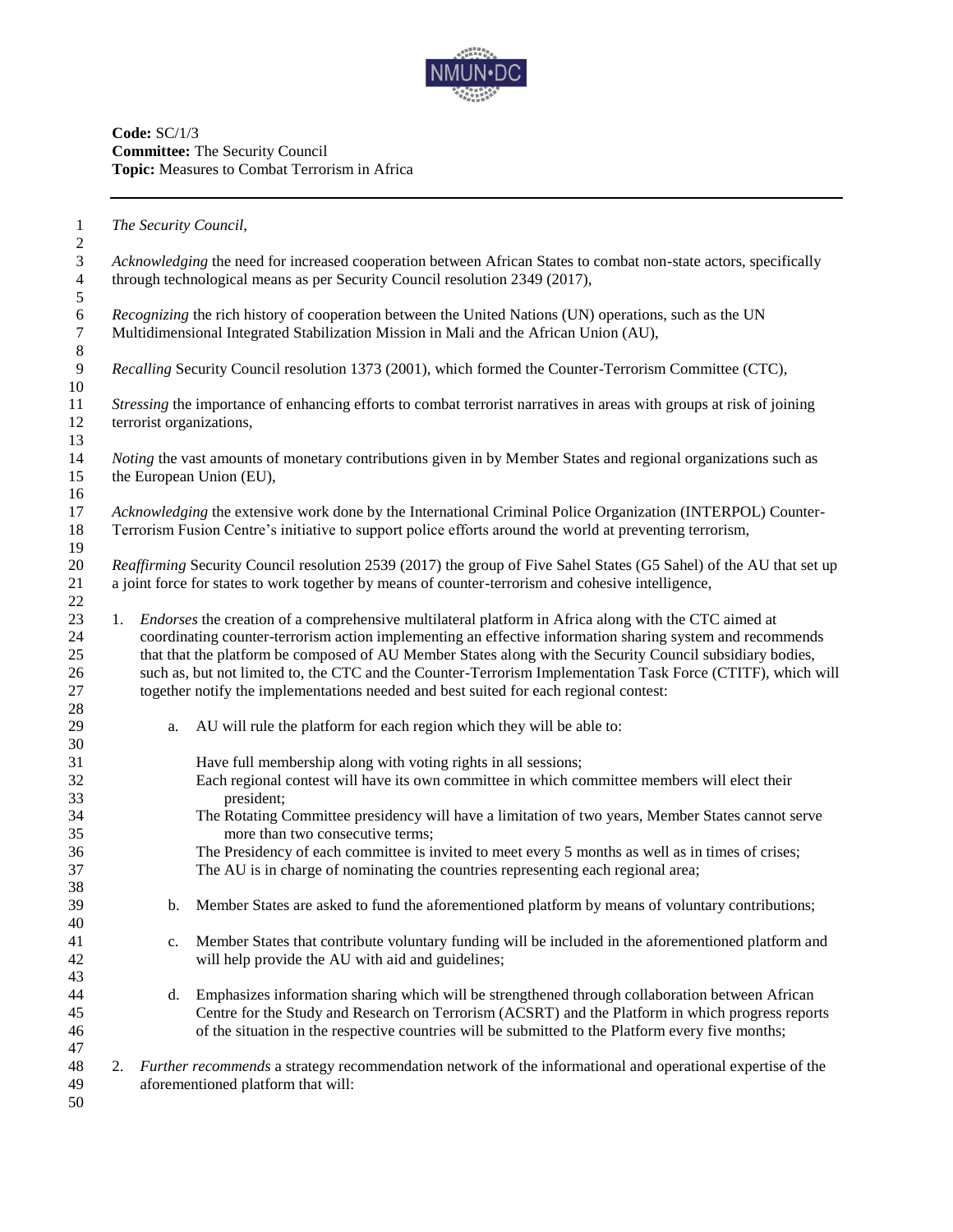| 51<br>52                 |    | a.                                                                                                                                                                                                                                                                                                                                                       | Work with the UN bodies such as, but not limited to, the CTC, which would propose specific counter-<br>terrorism guidelines;                                                                                      |  |
|--------------------------|----|----------------------------------------------------------------------------------------------------------------------------------------------------------------------------------------------------------------------------------------------------------------------------------------------------------------------------------------------------------|-------------------------------------------------------------------------------------------------------------------------------------------------------------------------------------------------------------------|--|
| 53<br>54<br>55<br>56     |    | b.                                                                                                                                                                                                                                                                                                                                                       | Inform the internal institutional infrastructure of successful prior counter-terrorism peacetime<br>organization;                                                                                                 |  |
| 57<br>58<br>59           |    | c.                                                                                                                                                                                                                                                                                                                                                       | Put in charge African Member States part of the Platform of adopting or rejecting the guidelines by<br>adhering to a non-legally binding document;                                                                |  |
| 60<br>61<br>62<br>63     | 3. | Strongly recommends that all multilateral agreements between African Member States and Member States<br>interested in the funding the expansion of information systems include provisions to ensure that the receiving<br>state is using funds to fulfill the project's mission of increasing coordination between counter-terrorism alert<br>databases; |                                                                                                                                                                                                                   |  |
| 64<br>65<br>66           |    | 4. Enhances already existing information security technology to report potential terrorist activity by:                                                                                                                                                                                                                                                  |                                                                                                                                                                                                                   |  |
| 67<br>68                 |    | a.                                                                                                                                                                                                                                                                                                                                                       | Promoting awareness for the INTERPOL databases:                                                                                                                                                                   |  |
| 69<br>70<br>71<br>72     |    |                                                                                                                                                                                                                                                                                                                                                          | To encourage AU members to prioritize the implementation of the database;<br>To increase coordination with the AU to identify states that do not have widespread access to the<br>system;                         |  |
| 73<br>74<br>75           |    | b.                                                                                                                                                                                                                                                                                                                                                       | Increasing the amount of personnel by 20% to validate all reported threats to the database as the<br>Security Council anticipates that more terrorist threats will be reported;                                   |  |
| 76<br>77<br>78           |    | c.                                                                                                                                                                                                                                                                                                                                                       | Compensating all new hires through voluntary contributions from Member States who support this<br>initiative;                                                                                                     |  |
| 79<br>80                 | 5. | Cooperates with the AU to identify infrastructure shortages in national and local police forces;                                                                                                                                                                                                                                                         |                                                                                                                                                                                                                   |  |
| 81<br>82<br>83           | 6. | Encourages Member States that have high terror activity to coordinate efforts with CTITF as well as United<br>Nations Development Programme to:                                                                                                                                                                                                          |                                                                                                                                                                                                                   |  |
| 84<br>85                 |    | a.                                                                                                                                                                                                                                                                                                                                                       | Establish public-private relationships with non-UN entities for the purposes of:                                                                                                                                  |  |
| 86<br>87                 |    |                                                                                                                                                                                                                                                                                                                                                          | Enhancing capacity building measures, to reduce the desire for at-risk groups to be subject to<br>radicalization;                                                                                                 |  |
| 88<br>89                 |    |                                                                                                                                                                                                                                                                                                                                                          | Incorporating disadvantaged groups such as women and ethnic minorities into a sustainable workforce<br>without risk of discrimination or subjugation;                                                             |  |
| 90<br>91                 |    |                                                                                                                                                                                                                                                                                                                                                          | Combatting terrorist narrative through proper training and education;<br>Establishing cultures which discourage future terrorist rhetoric;                                                                        |  |
| 92<br>93<br>94<br>95     |    | $\mathbf b$ .                                                                                                                                                                                                                                                                                                                                            | Establish a long-term preventative structure that will specifically focus on combatting the root causes<br>of terrorist indoctrination;                                                                           |  |
| 96<br>97<br>98           | 7. | Urges partnerships of regional groups similar to the G5 Sahel in the AU to collaborate with the international<br>community on counter-terrorism measures by:                                                                                                                                                                                             |                                                                                                                                                                                                                   |  |
| 99<br>100<br>101<br>102  |    | a.                                                                                                                                                                                                                                                                                                                                                       | Having Member States and intergovernmental organizations, such as, but not limited to, the EU, the<br>Arab League, and the Eurasian Economic Union to increase or join in funding the AU, which would<br>develop: |  |
| 103<br>104<br>105<br>106 |    |                                                                                                                                                                                                                                                                                                                                                          | Heightened shared security apparatuses;<br>Forms of intelligence and logistics sharing;<br>Expedited mobilization;                                                                                                |  |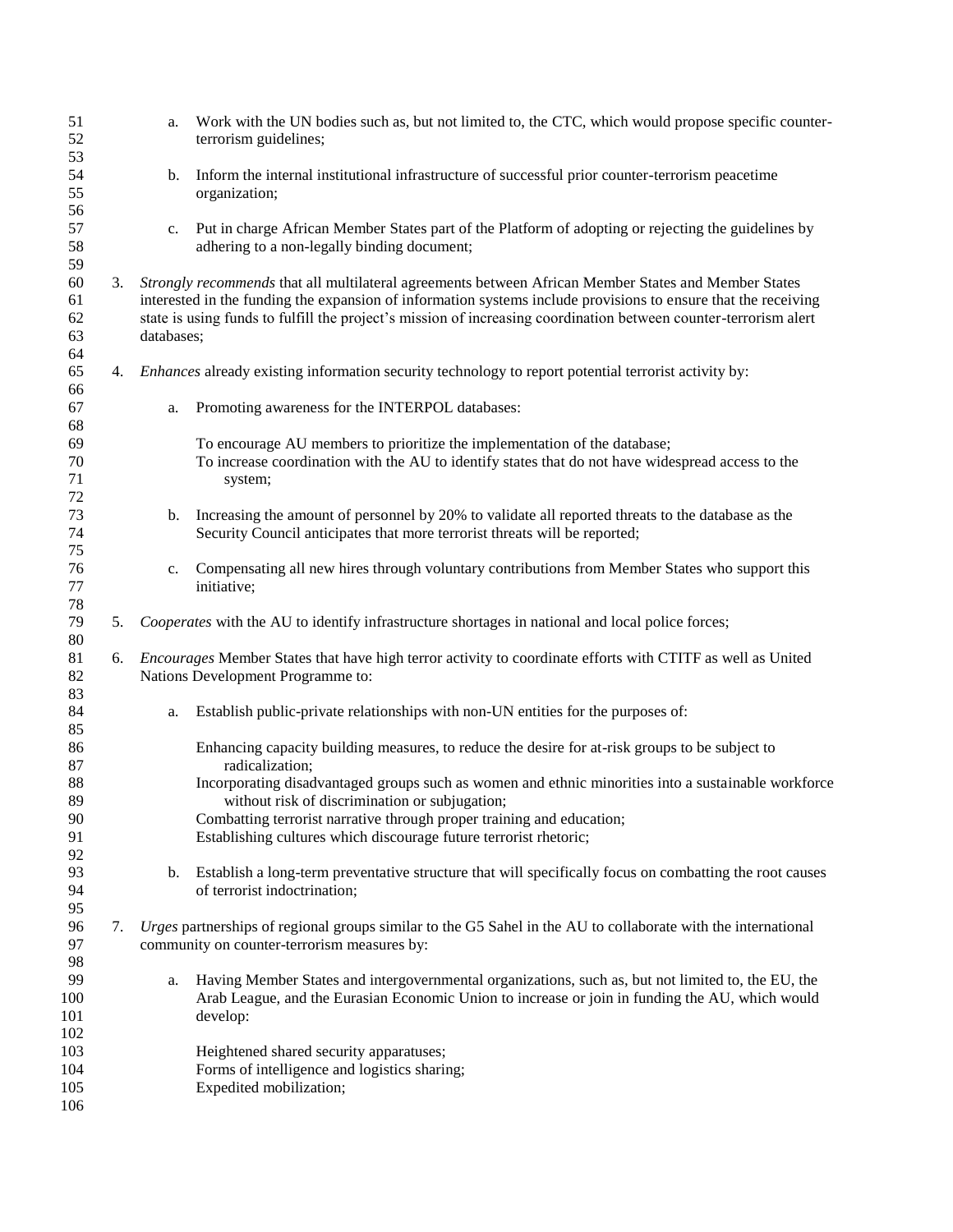| 107 |    |                                                                                                              | b. Regularly reporting and communicating between the aforementioned various regional organizations;        |  |
|-----|----|--------------------------------------------------------------------------------------------------------------|------------------------------------------------------------------------------------------------------------|--|
| 108 |    |                                                                                                              |                                                                                                            |  |
| 109 | 8. | Highly recommends voluntary contributions from Member States to provide financial support to African         |                                                                                                            |  |
| 110 |    |                                                                                                              | Member States without sufficient police organizations in rural areas, assuring the tools to prioritize the |  |
| 111 |    | expansion of such systems, with emphasis on the following regions: the Maghreb, the Sahel, East Africa, West |                                                                                                            |  |
| 112 |    | Africa, and Central Africa;                                                                                  |                                                                                                            |  |
| 113 |    |                                                                                                              |                                                                                                            |  |
| 114 | 9. |                                                                                                              | Calls for an annual CTC follow-up conference to evaluate the implementation of this resolution to:         |  |
| 115 |    |                                                                                                              |                                                                                                            |  |
| 116 |    | a.                                                                                                           | Invite the AU to an annual conference with CTC members, the first of which will be hosted in               |  |
| 117 |    |                                                                                                              | Moscow, Russian Federation and paid for entirely by the Russian Federation on 18 October 2018;             |  |
| 118 |    |                                                                                                              |                                                                                                            |  |
| 119 |    | b.                                                                                                           | Welcome all attendees to submit candidate cities for future conferences;                                   |  |
| 120 |    |                                                                                                              |                                                                                                            |  |
| 121 |    | $c_{\cdot}$                                                                                                  | Allow the AU to choose the host city by a simple majority vote, as a gesture of the Security Council's     |  |
| 122 |    |                                                                                                              | commitment to offering, rather than imposing solutions for the region;                                     |  |
| 123 |    |                                                                                                              |                                                                                                            |  |
| 124 |    | d.                                                                                                           | Commence the conference with the purpose of ensuring guidelines in the resolution are revisited and        |  |
| 125 |    |                                                                                                              | prioritized;                                                                                               |  |
| 126 |    |                                                                                                              |                                                                                                            |  |
| 127 |    | e.                                                                                                           | Request the CTC commence a brief session one month in advance of the conference start date to              |  |
| 128 |    |                                                                                                              | choose a dais and set the agenda;                                                                          |  |
| 129 |    |                                                                                                              |                                                                                                            |  |
| 130 |    | f.                                                                                                           | Expect the conference to result in a comprehensive report to assess the success of increasing funding      |  |
| 131 |    |                                                                                                              | and cooperation between the information sharing systems outlined in this resolution;                       |  |
| 132 |    |                                                                                                              |                                                                                                            |  |
| 133 |    |                                                                                                              | 10. Decides to remain actively seized on this matter.                                                      |  |